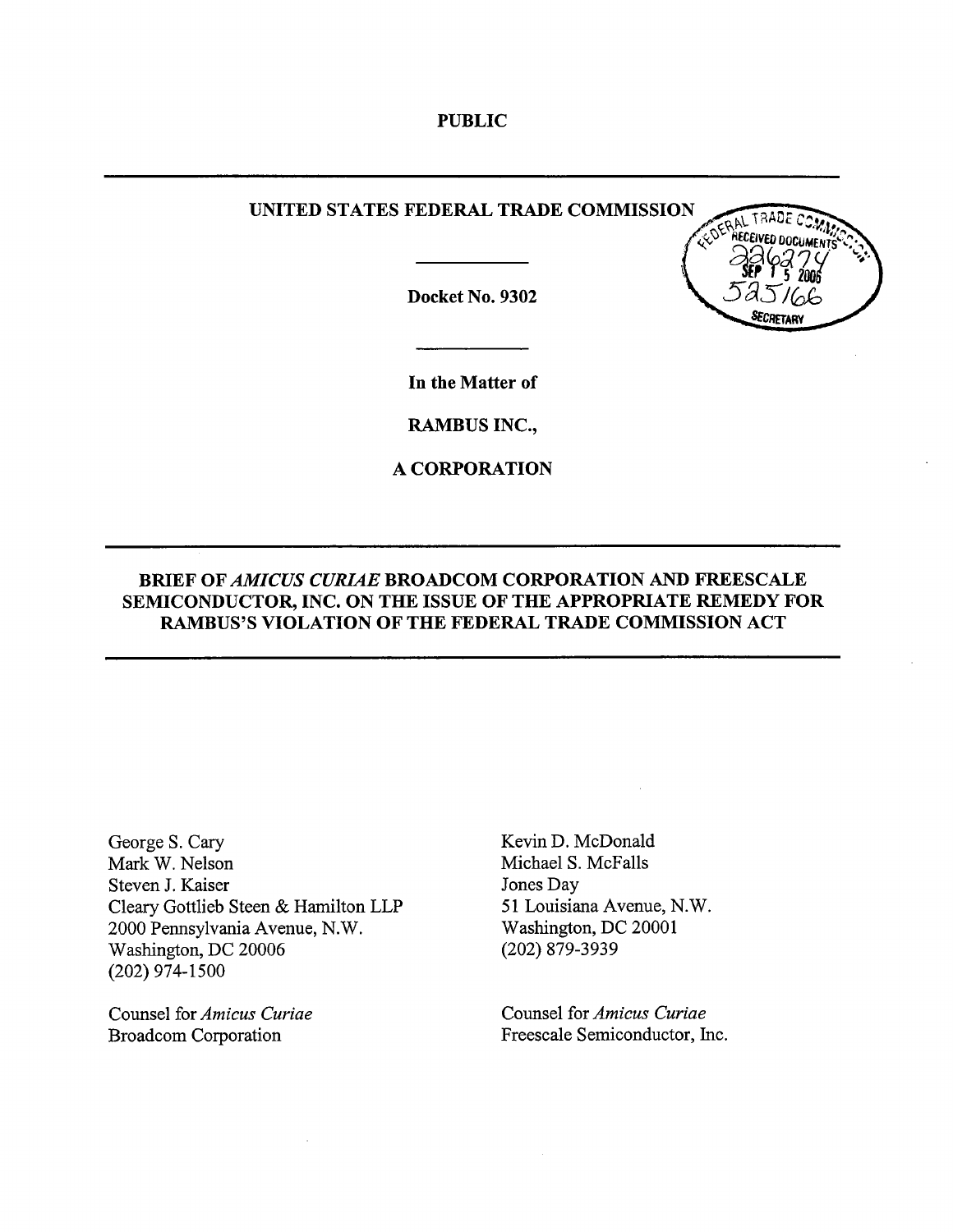# TABLE OF CONTENTS

| THE COMMISSION'S REMEDY SHOULD APPLY TO ALL PARTIES<br>I.<br>PRACTICING THE JEDEC SDRAM STANDARDS, NOT JUST DRAM                                       |
|--------------------------------------------------------------------------------------------------------------------------------------------------------|
| THE COMMISSION SHOULD BAR RAMBUS FROM ENFORCING THE<br>Π.<br>RAMBUS JEDEC PATENTS AGAINST PRODUCTS COMPLYING WITH THE                                  |
| A. A No Enforcement Order Would Restore The Competitive Environment That Would                                                                         |
| Rambus Has Not Established That JEDEC Would Have Incorporated<br>1.<br>Rambus's Technologies in the JEDEC SDRAM Standards in the                       |
| Rambus's Technology Could Not Have Been Incorporated in the<br>2.<br>JEDEC SDRAM Standards Because Rambus Would Not Have Agreed                        |
| Allowing Rambus To Enforce the Rambus JEDEC Patents Against JEDEC<br><b>B.</b><br>SDRAM Standards-Compliant Products Would Weaken the Effectiveness of |
| III. ANY REMEDY SHORT OF A "NO ENFORCEMENT" ORDER MUST BE<br>CAREFULLY CRAFTED TO AVOID RAMBUS'S BEING ABLE TO EXPLOIT                                 |
|                                                                                                                                                        |

 $\label{eq:2.1} \frac{1}{\left\|x\right\|^{2}}\leq \frac{1}{\left\|x\right\|^{2}}\leq \frac{1}{\left\|x\right\|^{2}}\leq \frac{1}{\left\|x\right\|^{2}}\leq \frac{1}{\left\|x\right\|^{2}}.$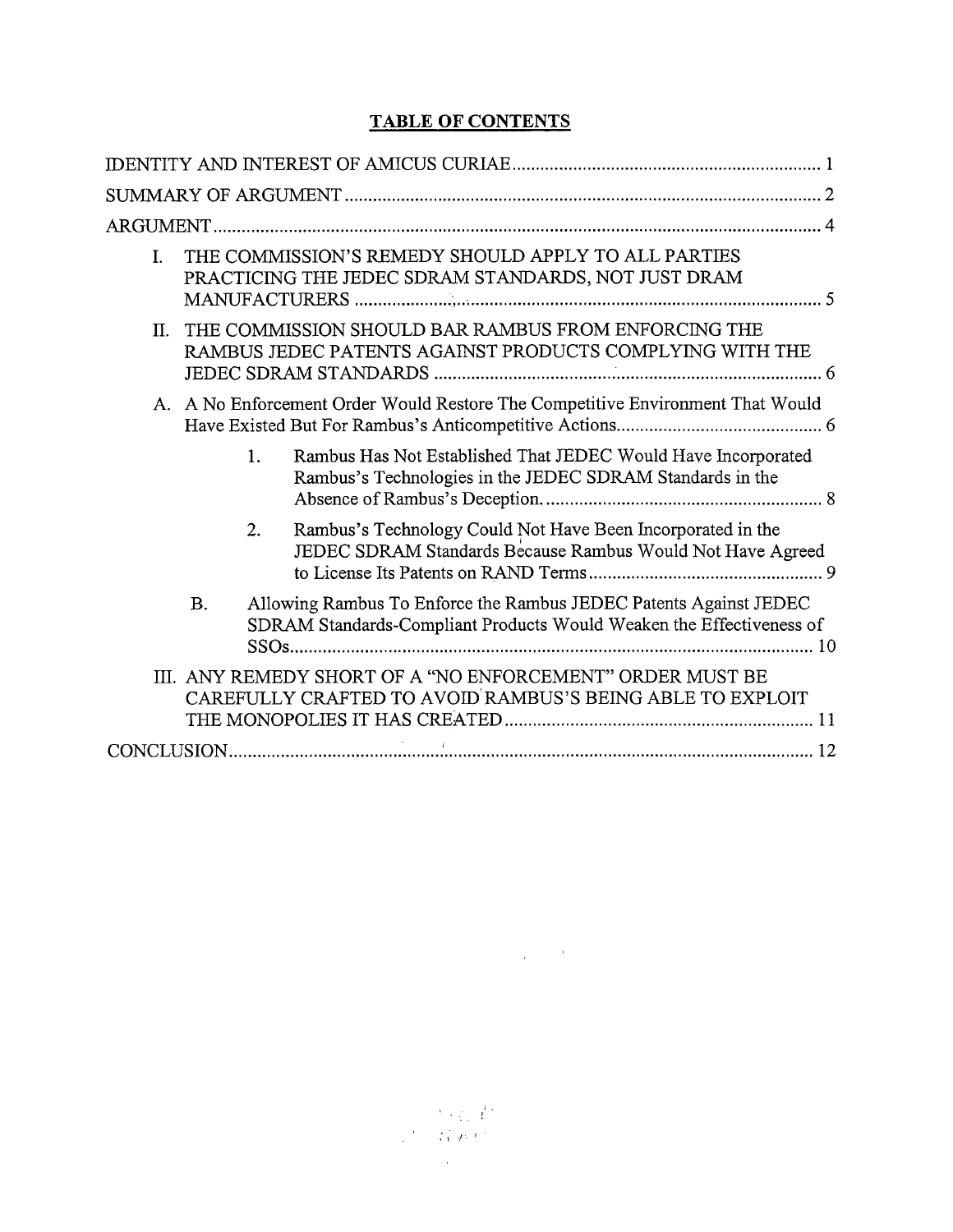# TABLE OF AUTHORITIES

# FEDERAL CASES

| A.C. Aukerman Co. v. R.I. Chaides Constr. Co., 960 F.2d 1020                       |  |
|------------------------------------------------------------------------------------|--|
|                                                                                    |  |
| Ekco Prods. Co., 65 F.T.C. 1163 (1964), aff'd sub nom. Ecko Prods. Co. v. FTC, 347 |  |
|                                                                                    |  |
|                                                                                    |  |
|                                                                                    |  |
|                                                                                    |  |
|                                                                                    |  |
|                                                                                    |  |
|                                                                                    |  |

# DOCKETED CASES

|--|--|--|--|--|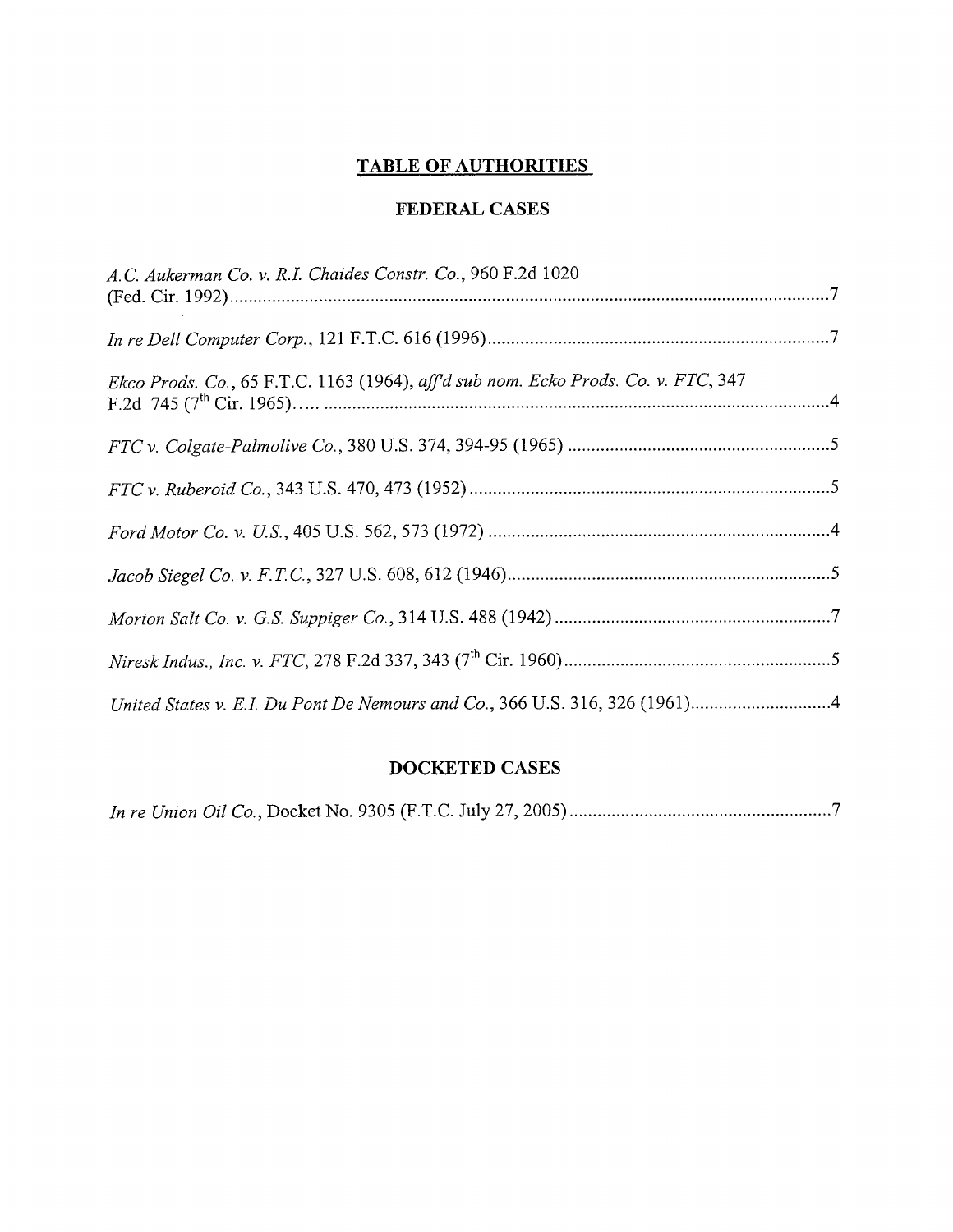### IDENTITY AND INTEREST OF AMICUS CURIAE

Amicus Curiae Broadcom Corporation ("Broadcom")<sup>1</sup> and Freescale Semiconductor, Inc. ("Freescale")<sup>2</sup> jointly submit this brief to assist the FTC in evaluating the appropriate remedy to redress the exclusionary conduct in which the Commission found Rambus engaged through its deceptive practices before JEDEC. For the reasons discussed below Broadcom and Freescale respectfully submit that the appropriate remedy would be to bar Rambus from enforcing its patents that read on JEDEC's SDRAM standards (the "Rambus JEDEC Patents") against products that implement those standards. $3$ 

Broadcom and Freescale are producers of "complementary components" to SDRAM memory. See Opinion at 78.<sup>4</sup> In other words, to interoperate with SDRAM memory, Broadcom's and Freescale's products themselves comply with the JEDEC SDRAM standards. For example, Broadcom and Freescale manufacture products such as microprocessors that include memory controllers. Those controllers must be compatible with the memory they are controlling, and therefore the interface and communication between the controller and the memory are part of the JEDEC SDRAM standards and potentially subject to Rambus's patents.

Broadcom is one of the world's largest fabless semiconductor companies with annual revenue of more than \$2.5 billion. Broadcom is a global leader in the development and construction of semiconductors for wired and wireless communications, providing a broad portfolio of hardware and software solutions to manufactuers computing and networking equipment, digital entertainment and broadband access products, and mobile devices. Headquartered in Irvine, California, Broadcom has offices and research facilities in North America, Asia, and Europe.

Freescale is a global leader in the design and manufactue of embedded semiconductors for wireless networking, automotive, consumer and industrial markets. With 2005 sales of \$5.8 bilion, it is the third largest chipmaker in the United States and the nith largest in the world. The company provides original equipment manufacturers with chips to help them drive advanced cell phones, manage Internet traffic and to help make vehicles safer and more energy efficient. It has more than 10,000 customers including 100 of the top global manufacturers, making Freescale a leader in the world-wide supply of embedded microprocessors.

The Rambus JEDEC Patents are any U.S. patents owned or assigned to Rambus that have a filing date or that claim a priority date prior to June 17, 1996 and that read on any method or product implementing a JEDEC SDRAM standard, including SDR, DDR, and DDR2. See also infra note 5.

Citations to "Opinion" are to the Opinon of the Commssion, issued in this matter on August 2, 2006.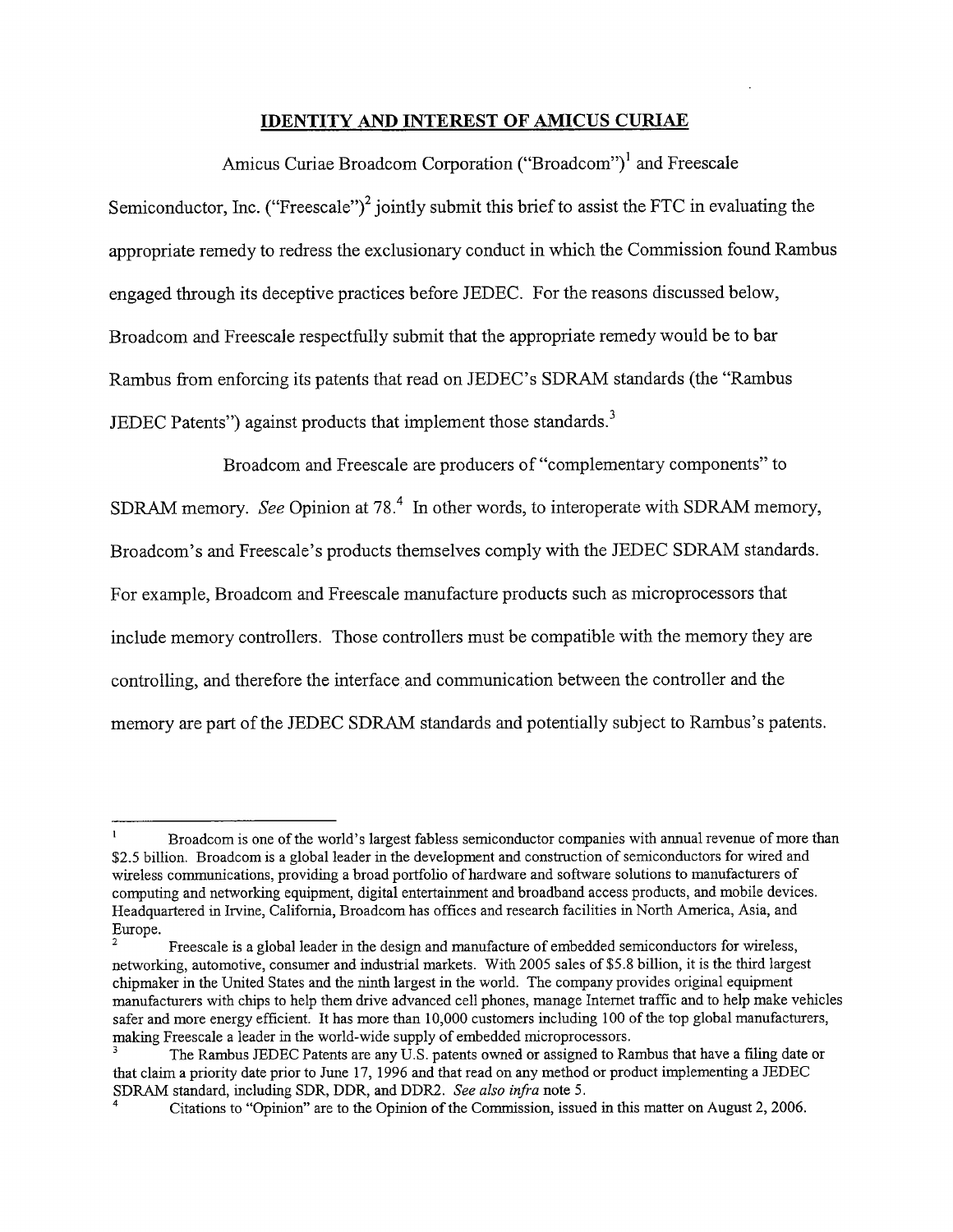Because of their interest in ensuring the appropriate evolution of standards Broadcom and Freescale are members of and paricipate in a number of standard setting organizations ("SSOs"), including JEDEC. As members of JEDEC and as manufacturers of products that conform to JEDEC's SDRAM standards, Broadcom and Freescale have strong interests in ensuring that the rules and procedures of SSOs, including JEDEC, are followed and respected, paricularly those that relate to the incorporation of proprietary technology into important standards like the JEDEC SDRAM standards.

### SUMMARY OF ARGUMENT

As the Commission found, when the rules and procedures of SSOs are followed and respected, the standard-setting process can benefit manufacturers and consumers alike by promoting interoperability of standardized products supplied by different firms, permitting competition between products that implement the standard, and increasing market acceptance of such products. Such benefits, however, are diminished if not eliminated when, as the Commission found that Rambus did here, an SSO participant induces the incorporation of its technology into a standard through deception or other anticompetitive means. Left unchecked, such deception can enable the SSO paricipant to cripple competition in implementation of the standard and decrease output of products complying with the standard, to the detriment of consumers and others in the industry. See Opinion at 33-35.

Broadcom and Freescale have asked to be heard to make three fundamental points directly relevant to the Commission's consideration of the proper remedy in this case.

First, Broadcom and Freescale are direct victims of the "hold up" orchestrated by Rambus and found by the Commission to violate Section 5 of the FTC Act. More paricularly, Broadcom and Freescale, along with dozens of others, are among the "OEMs and manufacturers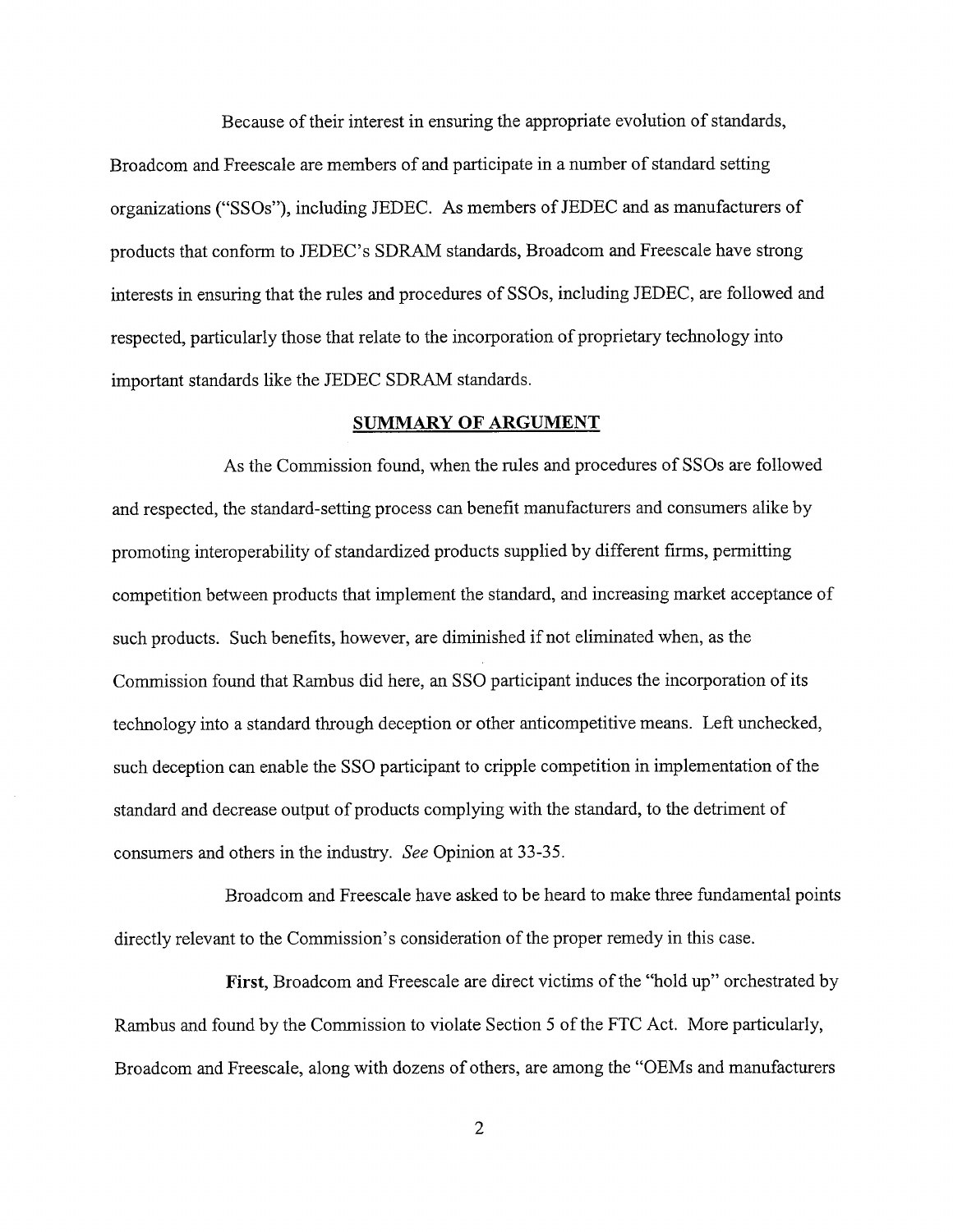of complementary components" that the Commission expressly recognized to be "locked in" to the markets now monopolized by Rambus in precisely the same way as the direct sellers of DRAMs and SDRAMs. See Opinion at 104. Underscoring the Commission's point, Rambus already has asserted the Rambus JEDEC Patents against Broadcom and Freescale and their OEM customers. The remedy that the Commission adopts therefore must ensure that all direct victims of Rambus' anticompetitive conduct – including those that manufacture complementary products - are not disadvantaged by Rambus's wrongful conduct.

Second, a "no enforcement" order is the appropriate remedy to restore, as much as possible, the competitive conditions that would have existed but for Rambus's violations of the FTC Act. The record before the Commission fully supports its finding that, in the "but for competitive world " Rambus technology would not have been incorporated in the JEDEC SDRAM standards and, indeed, that the standards that would have been adopted would have been royalty-free. Under those competitive conditions, which the remedy must seek to restore Rambus would not be in a position to collect royalties on the Rambus JEDEC Patents when used to implement the JEDEC SDRAM standards.

Such a remedy would be neither disproportionate nor dramatic, but rather is required by the record in this case. The Commission found that Rambus's illegal conduct created monopolies in four markets and that those monopolies would not have existed otherwise. The Commission's remedy must undo those monopolies and restore competitive conditions to what they would have been had Rambus not engaged in its wrongful conduct. That cannot be accomplished if Rambus is allowed to continue to enforce its patents against those that wish to practice the JEDEC SDRAM standards to manufacture SDRAMs or complementary components such as microprocessors.

 $\overline{3}$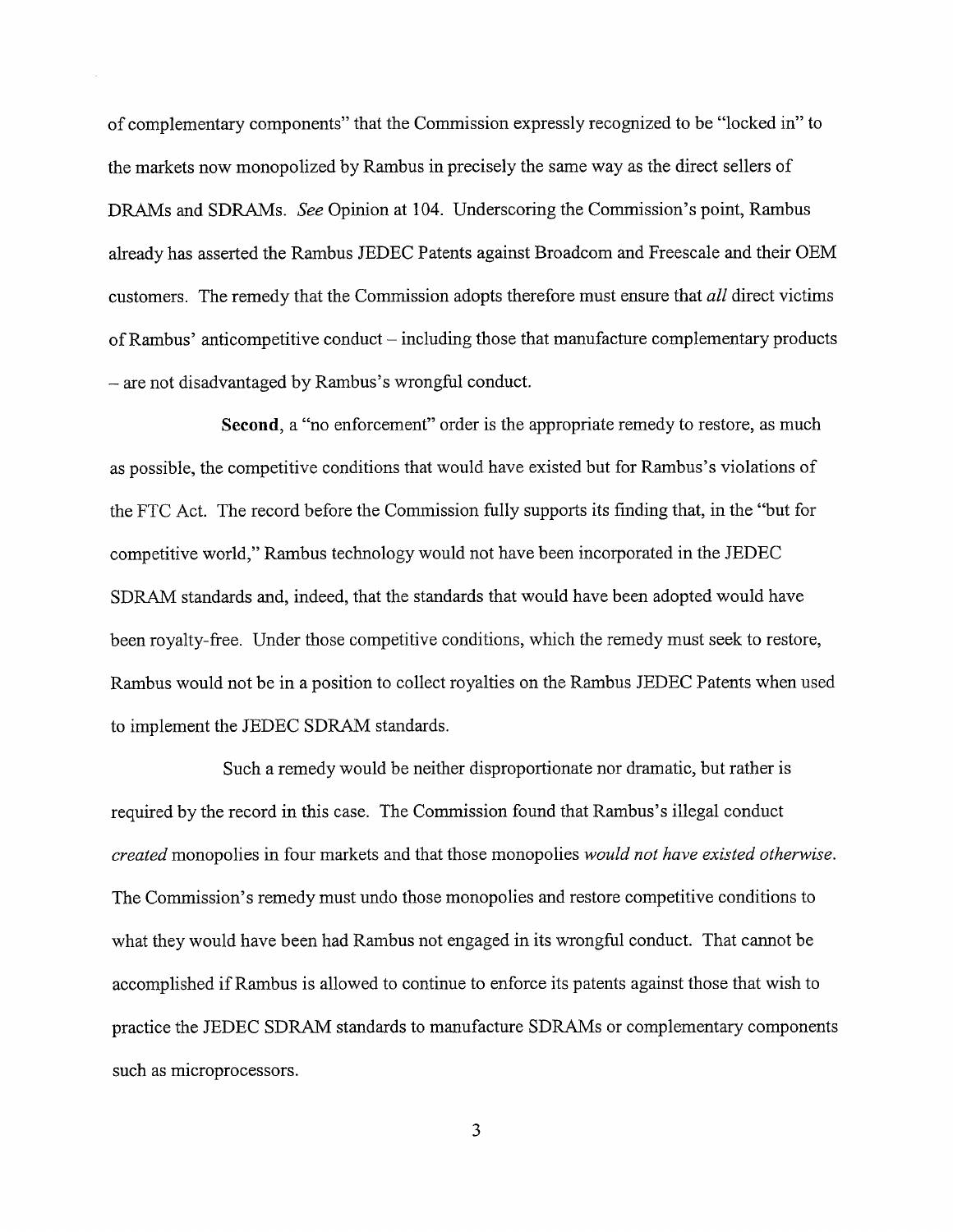Third, if the Commission for whatever reason chooses not to adopt the recommended "no enforcement" remedy and instead permits Rambus to continue to license the Rambus JEDEC Patents for value, the remedy should not be limited to determining an appropriate royalty rate, but also must constrain Rambus's licensing rights to recognize that (a) a royalty rate for inclusion of the Rambus technology in one end product (e.g., SDRAM chips) may not be appropriate for other classes of products (e. microprocessors) because the portion of the total value of different end products accounted for by the Rambus technology may differ significantly; and (b) an established royalty rate or even cap is not in itself a sufficient remedy because monopoly rents can be collected through other terms of a license, such as compulsory grant backs, licensing at multi-levels with split rights, and other means. Any remedy short of a no enforcement" order must avoid such results by requiring in its pariculars that the total benefit that Rambus receives, including through royalty and non-royalty consideration, reflects an appropriate measure of the value of the technology that the Rambus JEDEC Patents represent in the licensed product. Of course, a "no enforcement" remedy meets those requirements in the most efficient maner possible.

### ARGUMENT

The Commission has broad remedial powers to restore competitive conditions in the market(s) affected by an antitrust violation to what would have existed but for the violation. See, e.g., Ford Motor Co. v. U.S., 405 U.S. 562, 573 (1972); Ekco Prods. Co., 65 F.T.C. 1163, 1216 (1964), aff'd sub nom. Ecko Prods. Co. v. FTC, 347 F.2d 745 (7th Cir. 1965); see also United States v. E.I. Du Pont De Nemours and Co., 366 U.S. 316, 326 (1961) ("The key to the whole question of an antitrust remedy is of course the discovery of measures effective to restore competition."). The Commission likewise has broad discretion to "determine what remedy is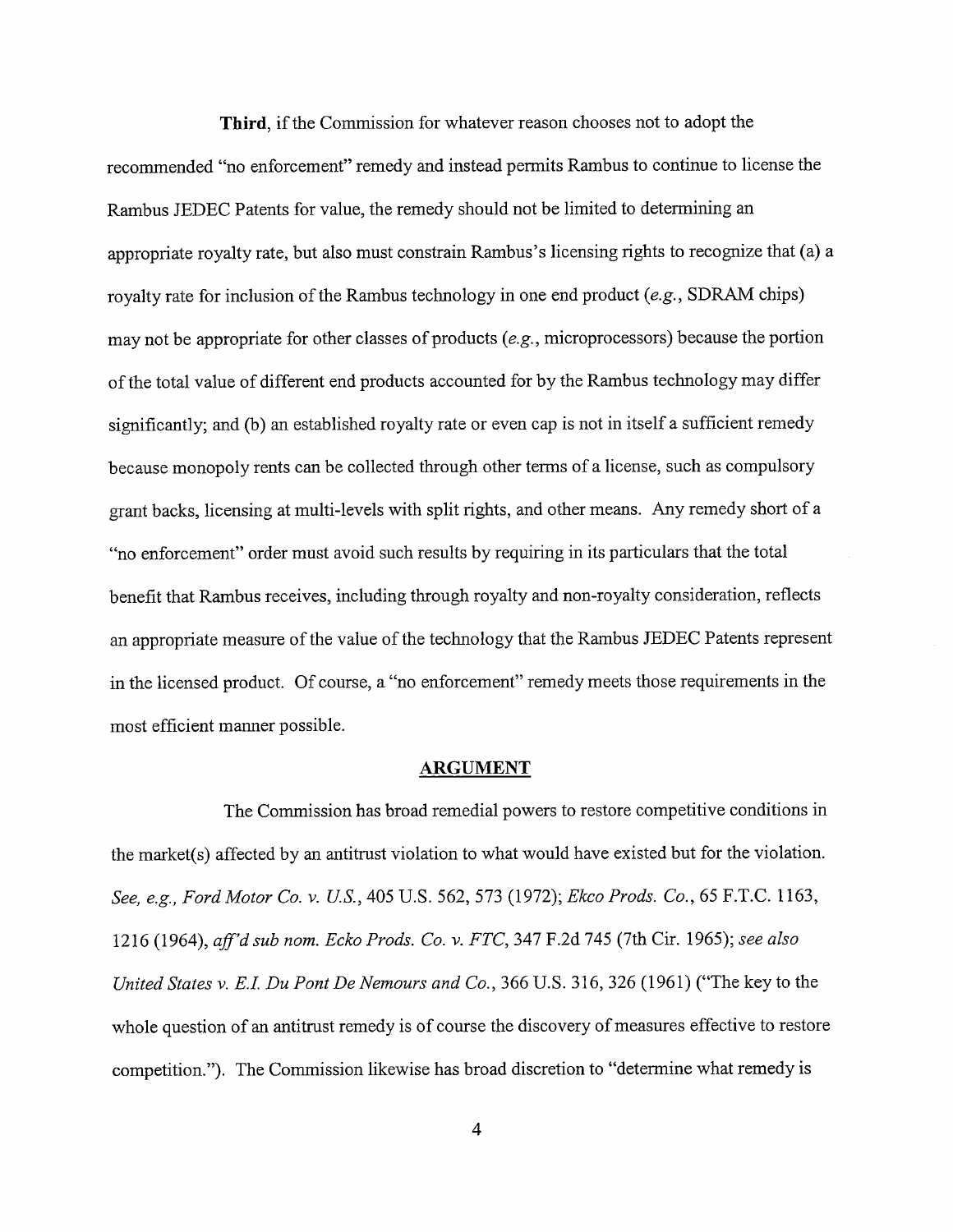necessary to eliminate the unfair or deceptive trade practices which have been disclosed." Jacob Siegel Co. v. F.T.C., 327 U.S. 608, 612 (1946). Such a remedy must in any event be "adequate to cope with the unlawful practice." FTC v. Ruberoid Co., 343 U.S. 470, 473 (1952); See also FTC v. Colgate-Palmolive Co. 380 US. 374, 394- 95 (1965); Niresk Indus. , Inc. v. FTC, 278 F.2d 337 343 (7th Cir. 1960).

#### $\mathbf{L}$ THE COMMISSION'S REMEDY SHOULD APPLY TO ALL PARTIES PRACTICING THE JEDEC SDRAM STANDARDS, NOT JUST DRAM MANUFACTURERS

Rambus's conduct implicates all JEDEC SDRAM standards-compliant products, not just SDRAMs themselves, and the remedy must likewise cover all such products. The Commission's opinion leaves little doubt that manufacturers and users of such products stand to be hurt if Rambus is able to exploit its wrongfully obtained monopolies. Rambus argued that the DRAM manufacturers from whom it sought or obtained royalties were not "locked in" to Rambus technology because they could switch to alternative technologies for \$4.3 million each. Opinion at 102-03. The Commission rejected the argument because it failed to account for the injury suffered by "manufacturers of complementary components," id. at 104, such as Broadcom and Freescale:

> Most significantly, Rambus's \$4.3 million figure focuses solely on DRAM manufacturers. If JEDEC changed SDRAM, OEMs and manufacturers of complementary components would face substantial switching costs in redesigning their own products . . . . As a consequence, Rambus's estimate wholly disregards a major source of lock-in.

Id. at 104 (emphasis added). For the same reason, the Commission should ensure that it does not adopt a remedy that "focuses solely on DRAM manufacturers." Id.

Like DRAM manufacturers, Broadcom and Freescale are "locked-in" by their

JEDEC-compliant designs and, as a direct result of Rambus's illegal conduct, Rambus is in a

5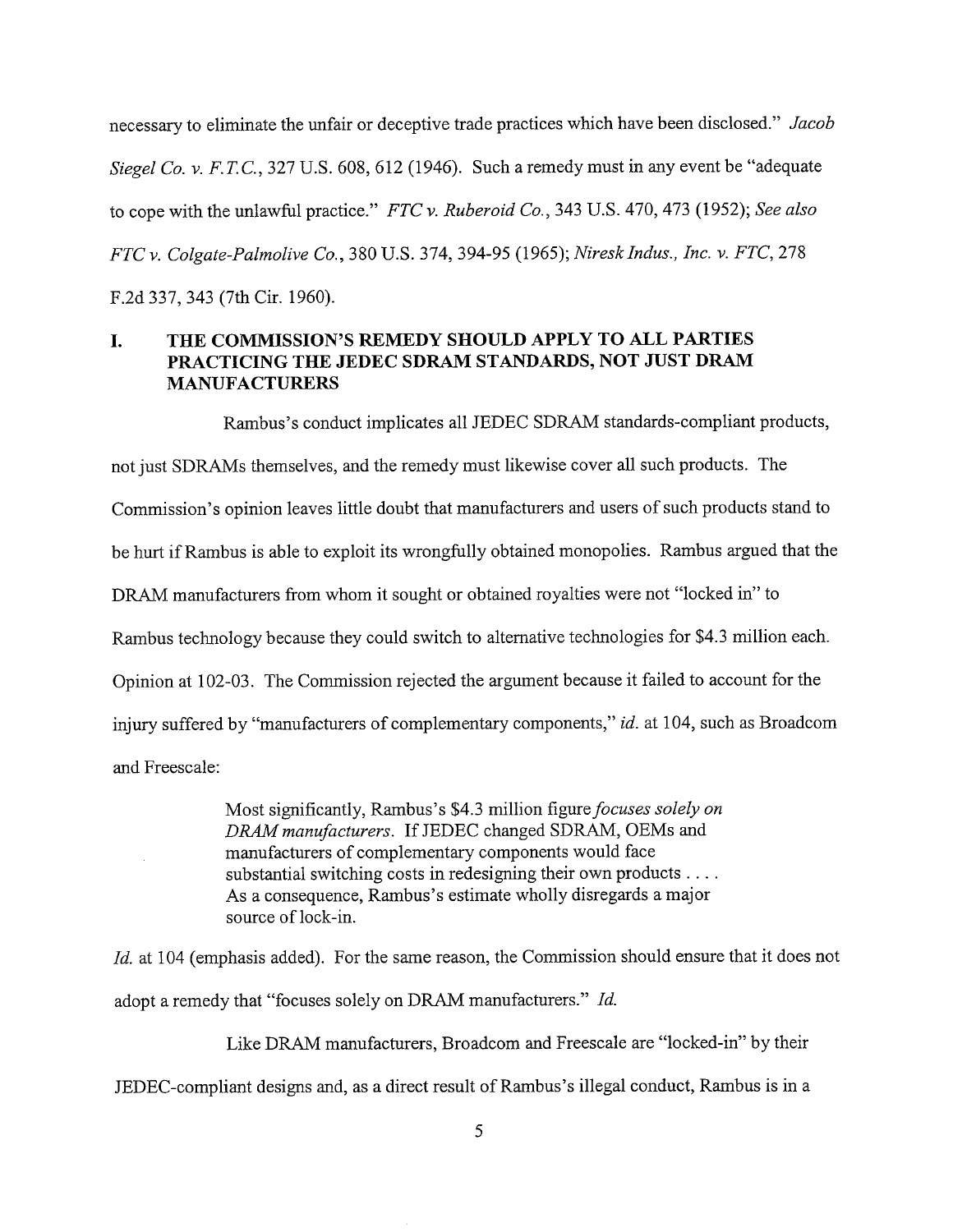position to assert that their products incorporate Rambus technology. Indeed, Rambus has approached both Broadcom and Freescale with assertions of patent infrngement and demands for royalties. Rambus has also approached Broadcom's and Freescale's OEM customers, which in turn have demanded indemnity for any Rambus claim of infrngement.

If the Commission's remedy does not protect all victims of the illegal conduct, the competitive landscape that would have existed in the absence of Rambus's wrongful conduct will not be restored because "OEMs and manufacturers of complementary products" would remain subject to Rambus's monopolies. That is, if the Commission were to impose a remedy only with respect to DRAM manufacturers, Rambus could simply leverage its monopoly of JEDEC-compliant technology by charging a higher licensing fee to other manufacturers and OEMs whose products incorporate or interface with JEDEC SDRAMs. In other words, Rambus would be in the same position as a monopolist who faces government price controls in its monopoly market, but is still able to reap monopoly profits by tying the purchase of the monopoly good (at the government-imposed low price) to the purchase of a complementary good (at a supracompetitive price). As a result, competition in those complementary products would remain distorted. A remedy barring enforcement of the Rambus JEDEC Patents would avoid that inappropriate result.

# II. THE COMMISSION SHOULD BAR RAMBUS FROM ENFORCING THE RAMBUS JEDEC PATENTS AGAINST PRODUCTS COMPLYING WITH THE **JEDEC SDRAM STANDARDS**

#### A "No Enforcement" Order Would Restore The Competitive Environment  $A.$ That Would Have Existed But For Rambus's Anticompetitive Actions.

The facts here warrant a "no enforcement" remedy. Because Rambus concealed its patent rights from JEDEC, JEDEC and its members believed at the time the standards were being formulated and adopted that the standards did not implicate *any* proprietary technologies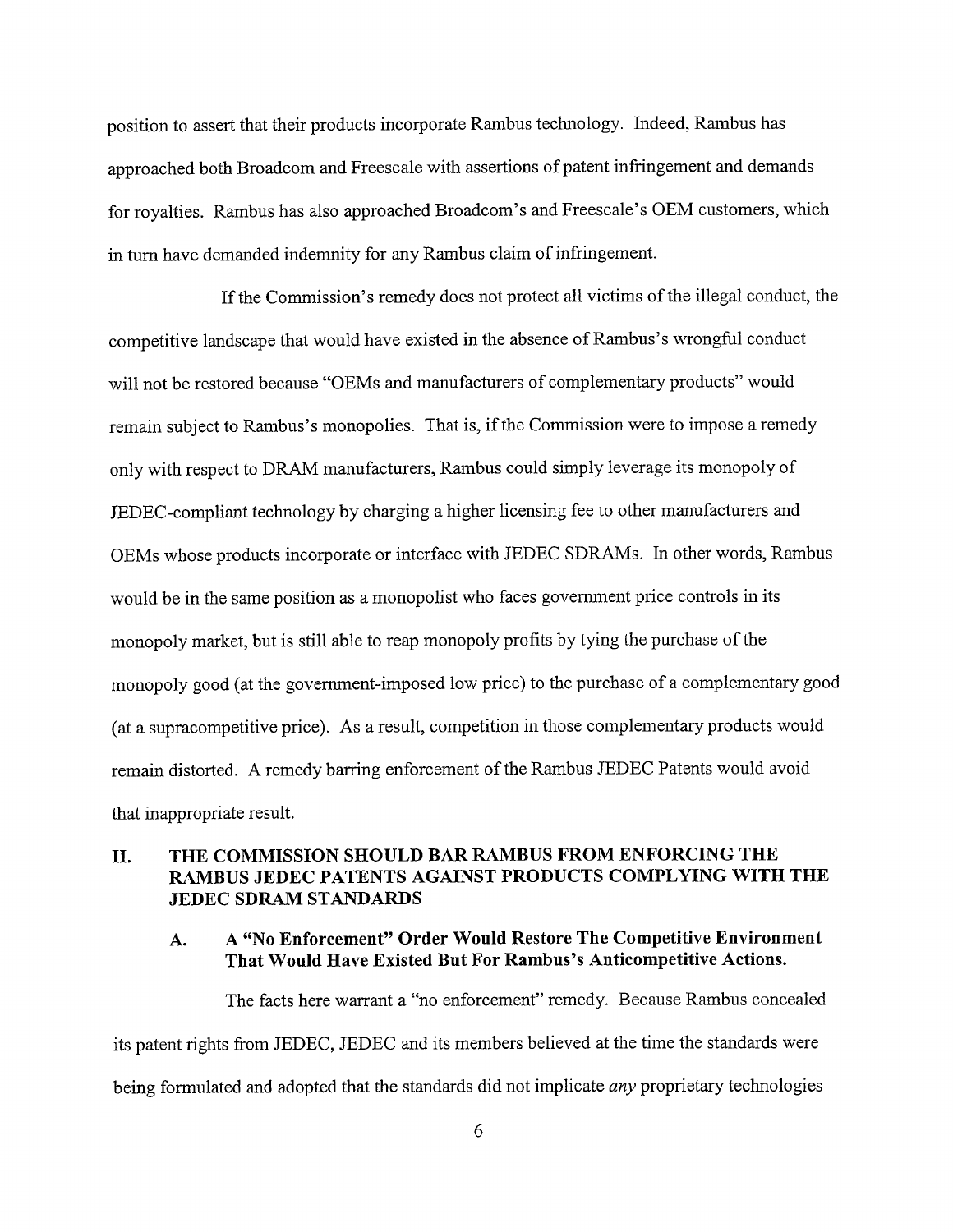and thus would be royalty-free when in fact Rambus at the time knew otherwise. Indeed, the Commission found that, without Rambus's deceptions, JEDEC could have adopted alternative technologies that would not have required parties that practiced the standard to pay royalties or licensing fees to Rambus. Opinion at 94-96. Accordingly, and in light of the significant anticompetitive effects that deceptions in the standard-setting process can have, the Commission should impose a remedy that likewise does not require anyone implementing the JEDEC SDRAM standards to license the Rambus JEDEC Patents.<sup>5</sup> Any other remedy would not restore the but-for competitive situation.<sup>6</sup>

Recent enforcement actions confirm that a "no enforcement" remedy is appropriate in cases involving egregious abuses of standard-setting processes. In In re Dell Computer Corp. 121 F.T.c. 616 (1996), Dell was accused of manipulating a standard setting process to have its technology incorporated into a standard for a computer "bus" and then suing to enforce a patent it had not disclosed to the SSO. To remedy the anticompetitive effects of Dell's misuse of the SSO process, the Commission entered into a consent order under which Dell was barred from enforcing the patent at issue. Similarly, in In re Union Oil Co., Docket No. 9305, Decision and Order (F.T.C. July 27, 2005) ("Unocal"), the Commission entered into a consent order that prohibited Unocal from enforcing patents it had related to certain reducedemissions gasoline technology. Like Rambus here, Unocal allegedly had used "false and misleading statements" to induce a government regulatory body as well as private industry SSOs

 $\overline{\mathbf{5}}$ Because the effect of Rambus's anticompetitive conduct during the adoption of the SDR and DDR standards likewise tainted the succeeding generation of the JEDEC SDRAM standard (DDR2) and will taint all JEDEC SDRAM standards for the foreseeable future, the remedy should encompass all JEDEC SDRAM standards. Such a bar would also be consistent with the equitable remedy of non-enforcement that applies to cases of patent misuse, see, e.g., Morton Salt Co. v. G.S. Suppiger Co., 314 U.S. 488 (1942), and, separately, under the doctrine of equitable estoppel, see, e.g., A.C. Aukerman Co. v. R.I. Chaides Constr. Co., 960 F.2d 1020 (Fed. Cir. 1992).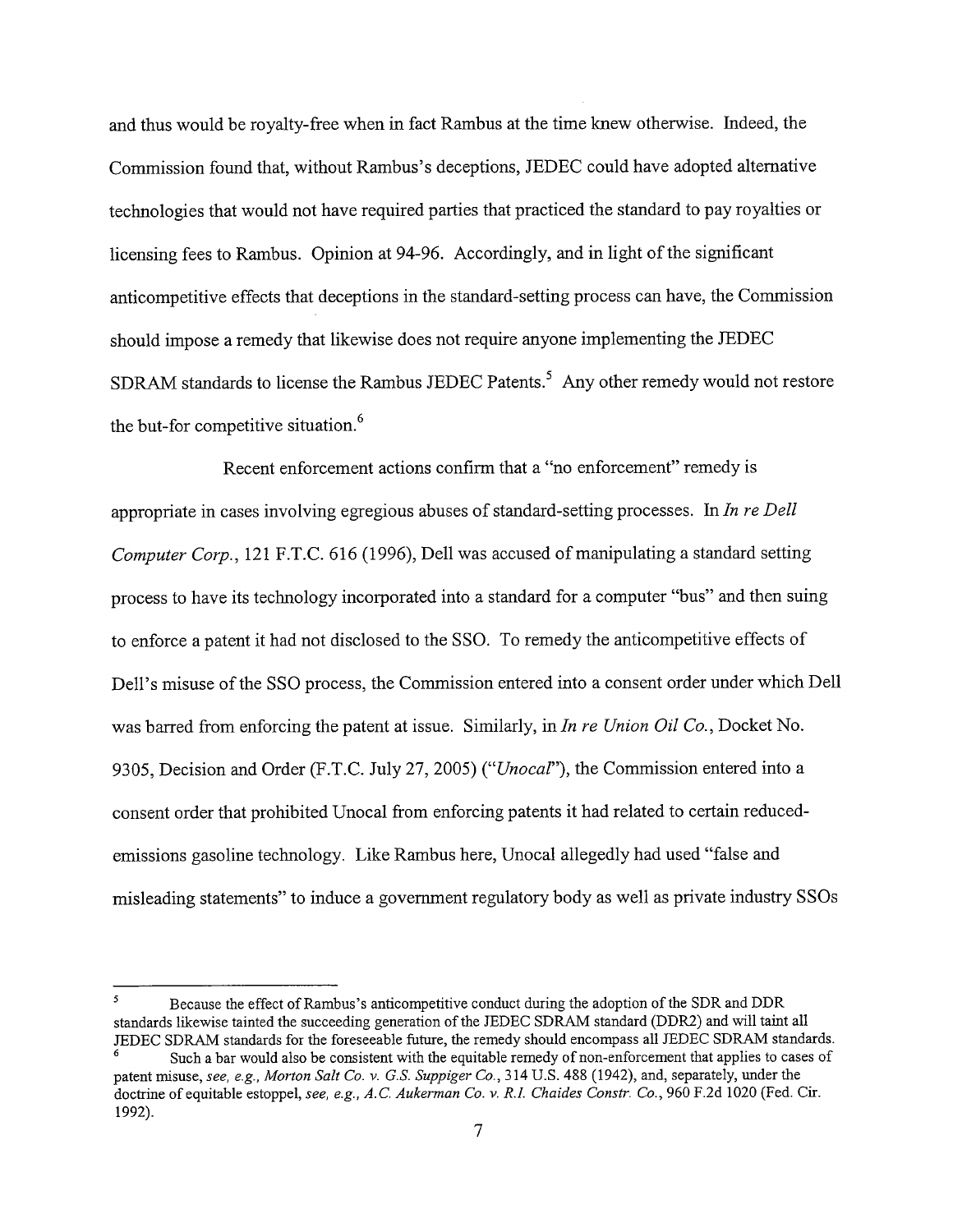to adopt standards that encompassed Unocal's technology. See Unocal, Opinion of the Commission (F.T.C. July 7, 2004).

#### Rambus Has Not Established That JEDEC Would Have Incorporated 1. Rambus's Technologies in the JEDEC SDRAM Standards in the Absence of Rambus's Deception.

As the Commission found, Rambus failed to establish that in the "but for world JEDEC would have chosen Rambus's technology for inclusion in the JEDEC SDRAM standards. Opinion at 81-82. Rather, the evidence demonstrates that, but for Rambus deception, JEDEC would have adopted alternatives that would have been Rambus-free and indeed, royalty-free. Keeping producers' and consumers' costs low was a critical consideration in JEDEC's evaluation of competing technologies. "JEDEC members – DRAM manufacturers and customers – were highly sensitive to costs, and that [ $sic$ ] keeping costs down was a major concern within JEDEC." Id. at 74  $&$  n.404. See also id. at 75  $&$  nn.405, 408, 539 (describing evidence of JEDEC members' opposition to the use of royalty- bearing elements in standards). The cost imposed on those implementing the standard by Rambus's effort to enforce its patents would be hundreds of millions or even billions of dollars per year, which ultimately would be passed on to consumers and result in reduced output in the downstream product markets. See Opinion at 75-76 & nn.409-410; id. at 114 & n.622. Precisely to prevent this result, JEDEC would have adopted royalty-free alternatives to Rambus' s technology in the first place had Rambus disclosed its patents. In fact, when JEDEC learned of Rambus's patents and thought they might be relevant to a JEDEC standard, JEDEC "took deliberate steps to avoid standardizing the Rambus technology." Opinion at 74  $\&$  n.403 (describing JEDEC's immediate steps to avoid Rambus's "loop-back clock" technology in its '703 patent when NEC made a "loop-back clock" proposal in 1997). More generally, "[p] ayment of royalties on memory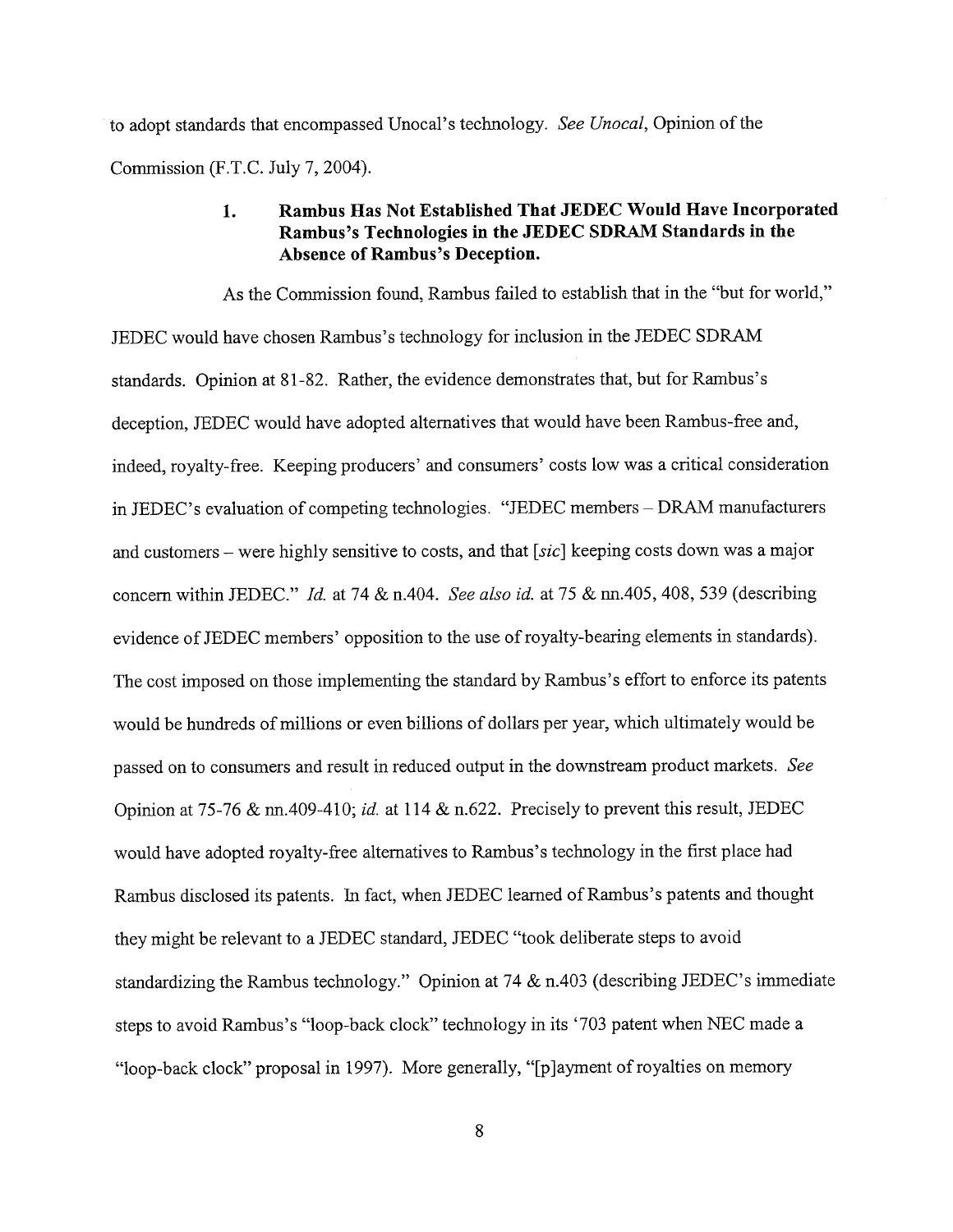interfaces has been very much the exception, rather than the rule, in the computer industry." Id. at 96-97.

#### Rambus's Technology Could Not Have Been Incorporated in the  $2.$ JEDEC SDRAM Standards Because Rambus Would Not Have Agreed to License Its Patents on RAD Terms.

Even if JEDEC chose to adopt a standard that incorporated proprietary technology, which Rambus has not demonstrated JEDEC would have done, in no circumstances would the standard ultimately have incorporated Rambus' s technology because Rambus would not have agreed to license its patents on RAND terms as required for JEDEC even to consider including its technology in the JEDEC SDRAM standards. See Opinion at 4. The vast majority of Rambus's revenue is from licensing its patented technology and its primary interest is therefore maximizing royalties. Id. at 7; see also CCFF 2419, 2427, 2432.<sup>7</sup> Indeed, Rambus has refused to make RAND commitments on at least two similar occasions. First, in response to a request from the  $IEEE^8 - another SSO - that Rambus provide RAND assumes, Rambus$ refused to do so. CCFF 242l-2426. Second, when Rambus withdrew from JEDEC, it stated that it was doing so because JEDEC's rules were not consistent with Rambus's business plan. CCFF 2428-2431.

Given those facts, the only plausible conclusion is that Rambus would not have made the required RAND commitment and its technology would not have been incorporated in the JEDEC SDRAM standards under any circumstances. Rambus therefore would not in any event have been able to collect royalties on products that complied with JEDEC's SDRAM standards. The remedy for Rambus's deception should at a minimum reflect those facts by

 $\overline{7}$ Citations to "CCFF" are to Complaint Counsel's Proposed Findings of Fact , Conclusions of Law, and Order, dated September 5, 2003.

The IEEE is the Institute of Electrical and Electronics Engineers, Inc.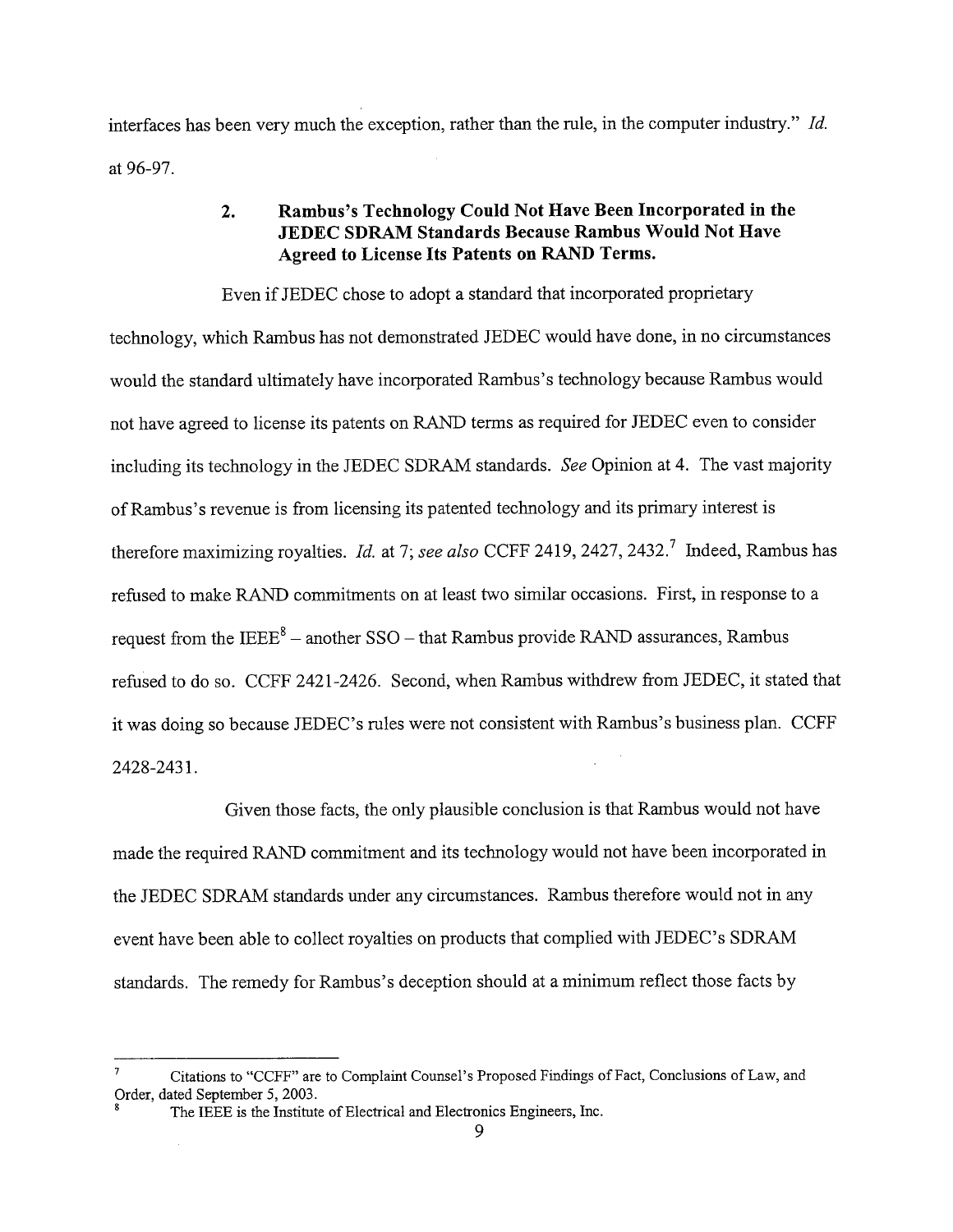barring Rambus from enforcing the Rambus JEDEC Patents against anyone seeking to make, sell, or use products complaint with the JEDEC SDRAM standards.

#### $\mathbf{B}$ . Allowing Rambus To Enforce the Rambus JEDEC Patents Against JEDEC SDRAM Standards-Compliant Products Would Weaken the Effectiveness of SSOs.

As the Commission has recognized, the pro-competitive benefits of standard setting can outweigh any loss of market competition if appropriate safeguards are put in place and enforced. Allowing Rambus, despite the deceptive conduct at issue here, to enforce the Rambus JEDEC Patents against JEDEC SDRAM standards compliant products, would risk a significant chilling effect on the effectiveness of SSOs generally. In other words, if Rambus is allowed to "get away with it" by being permitted to extract royalties or other value from its patents after having been found to have violated Section 5 of the FTC Act, when it could not have done so absent its deceptive conduct, companies may be less inclined to be active SSO participants and adopters. Companes across all industries rightly would need to consider that the protections against exploitation and abuse that they thought were part of the standard-setting process in fact were a nullity. They would further have to consider that, despite the apparent protections provided by SSO rules, they in fact could be subjected to unreasonable or discriminatory royalties for, or even refusals to license, essential technology. A " enforcement" remedy is appropriate not only to restore the competitive situation that would have prevailed in the absence of Rambus's wrongful conduct and also to strip Rambus of the benefits it otherwise would have reaped, but also to prevent such chilling of otherwise productive and effcient standard-setting activity.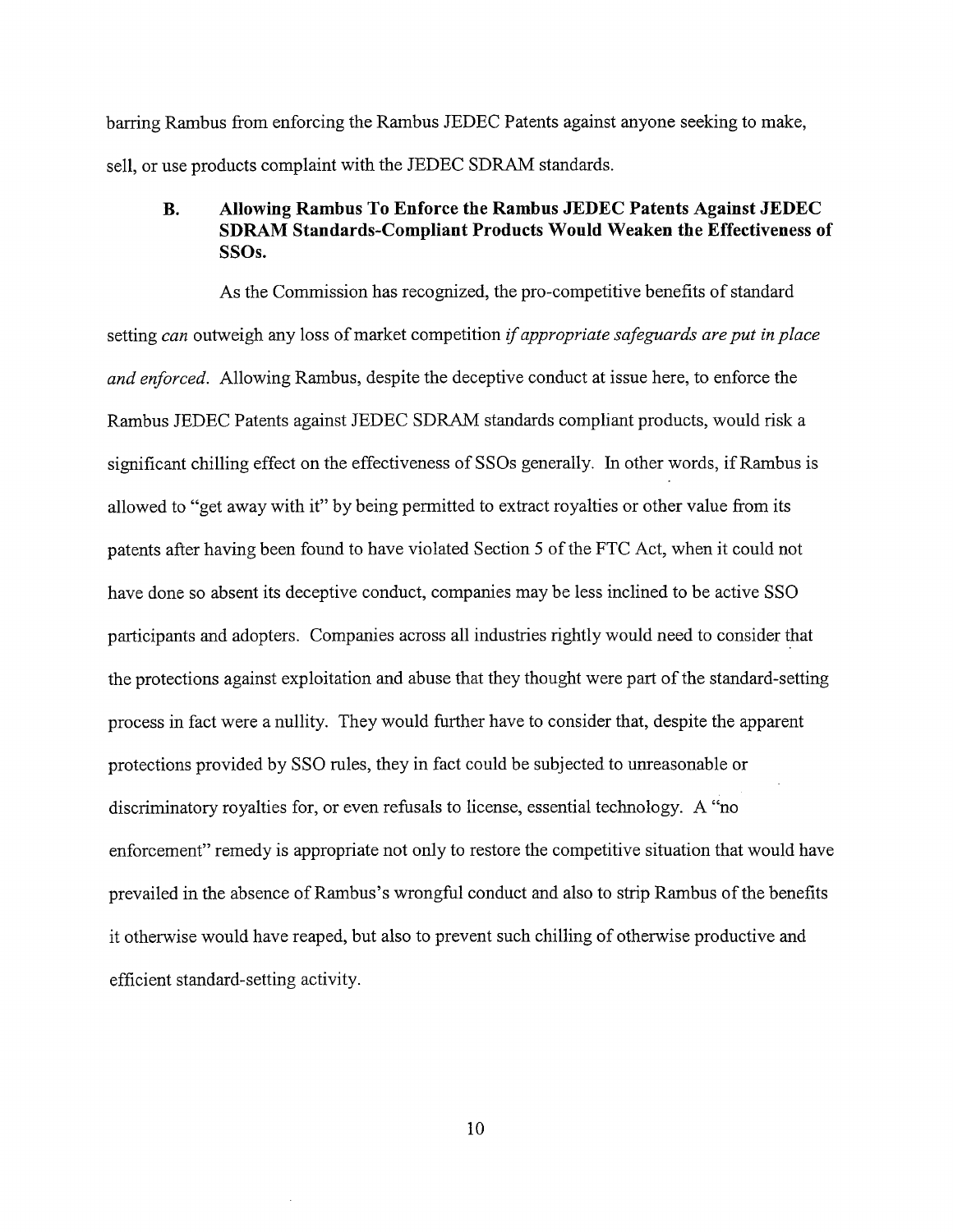# III. ANY REMEDY SHORT OF A "NO ENFORCEMENT" ORDER MUST BE CAREFULLY CRAFTED TO AVOID RAMBUS'S BEING ABLE TO EXPLOIT THE MONOPOLIES IT HAS CREATED

Should the Commission determine to impose a remedy short of a "no enforcement" order, the Commission must be sure to craft that remedy to address the entire scope of the anticompetitive effects of Rambus's conduct. In particular, as discussed above, a wide range of products practice the JEDEC SDRAM standards, ranging from relatively basic SDRAM chips to vastly more complicated products that interface with such chips or otherwise utilize SDRAM technology such as microprocessors. See Opinion at 104 (noting that Rambus's illegal conduct victimized "OEMs and manufacturers of complementary goods"). Because the technology embodied in the Rambus JEDEC Patents represents a far more significant portion of the value of some products than others, a uniform royalty rate would be inappropriate. By way of illustration only, if an SDRAM chip sells for  $$1'0$  and a microprocessor sells for  $$50$ , but both use the same Rambus technology, a uniform royalty rate of 1 % applied to the selling price of the end product would give Rambus a payment of  $$0.10$  from the manufacturer of the chip but  $$0.50$ from the manufacturer of the microprocessor. That would be uneasonable and discriminatory.

Similarly, beyond the royalty rate itself, any remedy that includes the possibility of Rambus's licensing the Rambus JEDEC Patents must take account of the fact that, left unchecked, Rambus could extract monopoly rents through non-royalty terms, for example requiring compulsory grant-backs and placing restrictions on pass-through licensing, which could allow Rambus to license at multiple levels notwithstanding the patent exhaustion and implied license doctrines. If allowed, such provisions could enable Rambus to collect monopolistic amounts for its technology, even if the nominal "royalty rate" were low or even zero.

11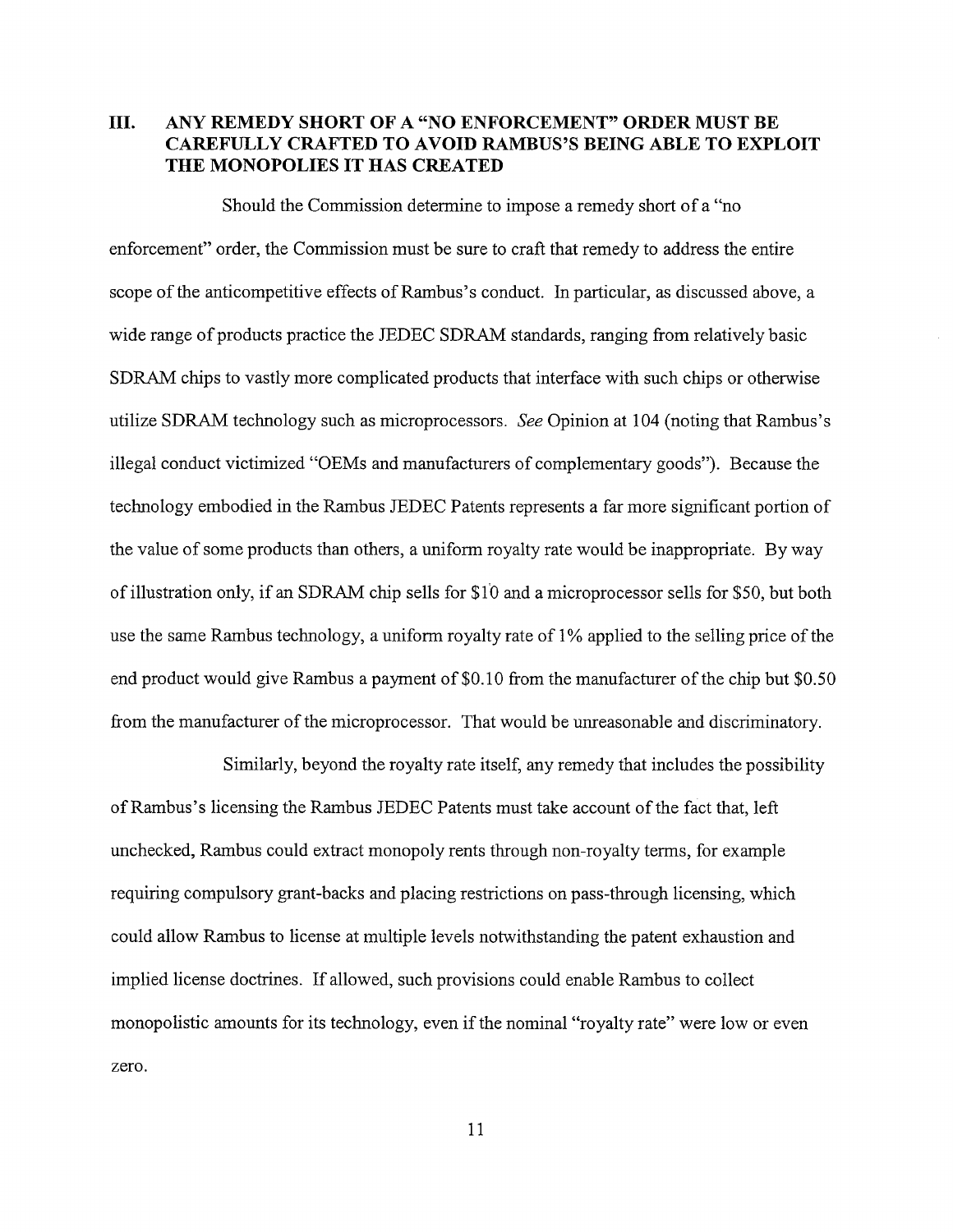Of course, all of these issues are avoided through a "no enforcement" remedy discussed above.

## **CONCLUSION**

For the reasons set forth above, the Commission should bar Rambus from enforcing the Rambus JEDEC Patents against products that practice the JEDEC SDRA standards. In all events, a remedy that merely sets a uniform royalty rate would be inadequate and inappropriate because of Rambus's inherent ability to continue to distort competition in the face of such a uniform rate.

Respectfully submitted

Ang (STK

George<sup>g</sup>. Cary Mark W. Nelson Steven J. Kaiser Cleary Gottlieb Steen & Hamilton LLP 2000 Pennsylvania Avenue, N. Washington, DC 20006 (202) 974- 1500 (phone) (202) 974- 1999 (fax)

Counsel for Amicus Curiae Broadcom Corporation

m Milmaldisse

Kevin D. McDonald Michael S. McFalls Jones Day 51 Louisiana Avenue, N. Washington, DC 20001 (202) 879-3939 (phone) (202) 626- 1700 (fax)

Counsel for Amicus Curiae Freescale Semiconductor, Inc.

September 15, 2006